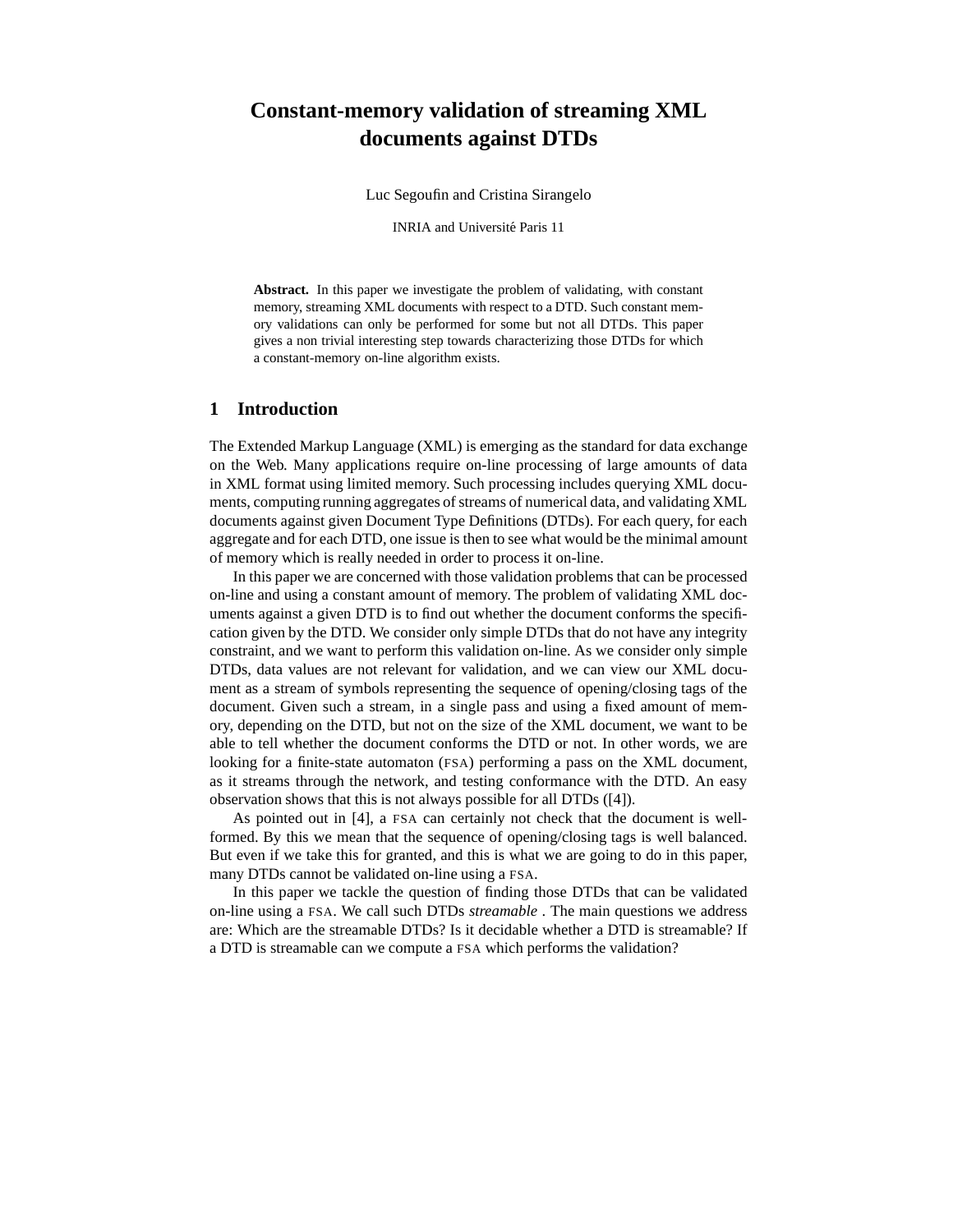We don't provide a full answer to these questions, but we make a significant step towards answering them.

A simple observation made in [4] shows that if a DTD is not recursive then it is streamable. When the DTD is recursive, a FSA gets immediately lost in the depth of the tree and a first intuition that one could have is that it can only check locally whether two successive tags are consistent with those appearing in the DTD. This was the approach taken in [4]. Given a DTD  $\tau$ , a *local-automaton* <sup>1</sup> for  $\tau$  can be constructed which checks that each two successive letters are consistent with those appearing in  $\tau$ . The hope was to prove that a DTD is streamable iff the set of trees accepted by the local-automaton for  $\tau$  equals the set of trees valid for  $\tau$ . In [4] it was shown that this is indeed the case for so called "fully-recursive" DTDs, but the paper ended with an example of a DTD showing that doing modulo-2 counting on the number of occurrences of two successive letters could be necessary to validate it on-line.

We thus generalize the notion of local-automaton by extending it using an arbitrary finite group operation on the occurrences of two successive letters. In that respect, a modulo-counting operation corresponds to the case finite groups generated by a single element. Given any finite group H and any DTD  $\tau$  we define a notion of H-localautomaton for  $\tau$  which extends local-automaton by combining it with computation in H. We conjecture that H-local-automata capture the notion of streamability: a DTD  $\tau$  is streamable iff there exists a finite group H such that the H-local-automaton for  $\tau$  defines the same set of trees than  $\tau$ . We give a necessary and sufficient condition on a DTD  $\tau$  to admit a H-local-automaton. This condition is expressed in terms of a word problem for finite groups. Unfortunately we don't know yet whether this condition is decidable or not. Recall that the word problem for finite groups is undecidable in general [3, 5].

We also provide a decidable necessary and sufficient criterion on the DTDs  $\tau$  for which there exists a finite commutative group H such that the H-local-automaton for  $\tau$ defines the same set of trees as  $\tau$ .

Maybe one of our most interesting contribution lies in the concepts we develop here in order to obtain our results. We believe that those will eventually be sufficient for finding the right characterization. We also think that they could be used in other contexts.

*Related work* This paper can be seen as a continuation of [4]. In [4] several necessary conditions were given for a DTD to be streamable. We reuse one of them in an essential way in this paper, while the others will follow from our results. Those conditions were obtained using the notion of local-automaton that is also the starting brick of our construction here. In [4] a decidable characterization of DTDs streamable by a local-automaton was also given. Here we extend this result by providing a decidable characterization of DTDs streamable using a H-local-automaton for some finite commutative group  $H$ . The techniques we use in this paper are completely different than the one used in [4]. We have good hope that these new techniques could be pushed to eventually obtain the complete characterization of streamable DTDs.

 $1$  This automaton was called "standard automaton" in [4], but we believe that this terminology is misleading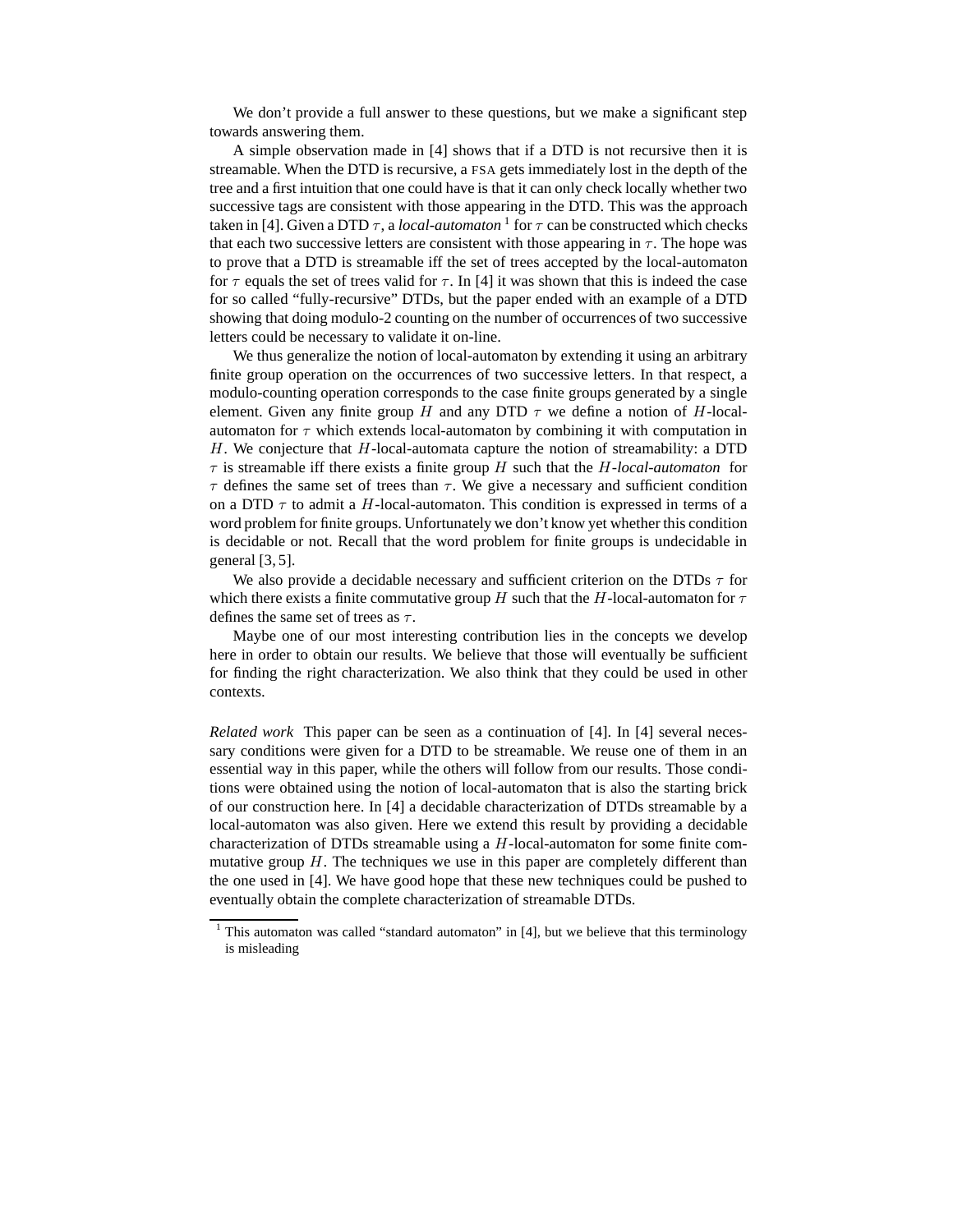The work of [4] was also continued in [2]. In this paper some limited amount of memory was allowed by using restricted pushdown automata instead of FSA.

Testing whether a DTD is streamable can be seen as the problem of deciding which subclass of regular tree languages a FSA could accept when trees are coded à la XML, using a well-formed sequence of opening and closing tags. With this coding the string abbc $\bar{c}\bar{a}$  codes the tree rooted in a node labeled with a and having two children, the left one labeled with  $b$  and the right one labeled with  $c$ . The same question naturally arises with any other coding for trees. For instance one could use the functional coding which codes the tree above with the string  $a(b)(c))$ . Using this coding one could now ask which are the regular tree languages a FSA could recognize. It is easy to see that this class is strictly contained in the class of tree languages recognized by a FSA using the XML coding. The reason is that when reading a closing bracket in the functional coding the FSA does not know the label of the node this bracket closes, while this is known in the case of the XML coding. In [1] a decidable characterization of streamable languages using the functional coding was given. It seems quite difficult to extend their ideas to the XML coding.

The paper is organized as follows. After introducing the necessary background notations in Section 2, we define in Section 3 the central notions of this paper: Graph of a DTD and separating group for a DTD. In Section 4 we define, for any finite group  $H$ , the notion of H-local-automaton for a DTD and show that the existence of a separating group for a DTD is equivalent to the existence of a  $H$ -local-automaton accepting exactly all the valid trees for this DTD. Finally in Section 5 we give a decidable characterization of those DTDs having a  $H$ -local-automaton, for some finite commutative group  $H$ , which accepts exactly all the valid trees.

#### **2 Notations**

We fix a finite set of labels  $\Sigma$ .

*Trees.* A *tree* with labels in  $\Sigma$  is a finite unranked ordered tree whose nodes have labels from  $\Sigma$ . To capture the on-line behavior, we will manipulate trees via string representations corresponding to a depth-first traversal or, equivalently, to the sequence of opening/closing tags of the document represented by t. To this end we view  $\Sigma$  as the set of opening tag symbols while  $\bar{\Sigma} = {\bar{a} \mid a \in \Sigma}$  is the set of closing tag symbols. Now the string representation of a tree  $t$  is the string, also denoted by  $t$ , defined by induction as: if t has a single node of label a, then  $t = a\bar{a}$ . It t consists of a root labeled a and subtrees  $t_1 \ldots t_k$  then t is the string  $a \, t_1 \ldots t_k \, \bar{a}$ .

For instance the string representation of the tree

is the string



rabc $\bar{c}b c \bar{c}a a b \bar{b} c \bar{c} \bar{a} \bar{r}$ . We denote by  $\mathcal{L}_{\text{tree}}$  the set of (string representation of) trees.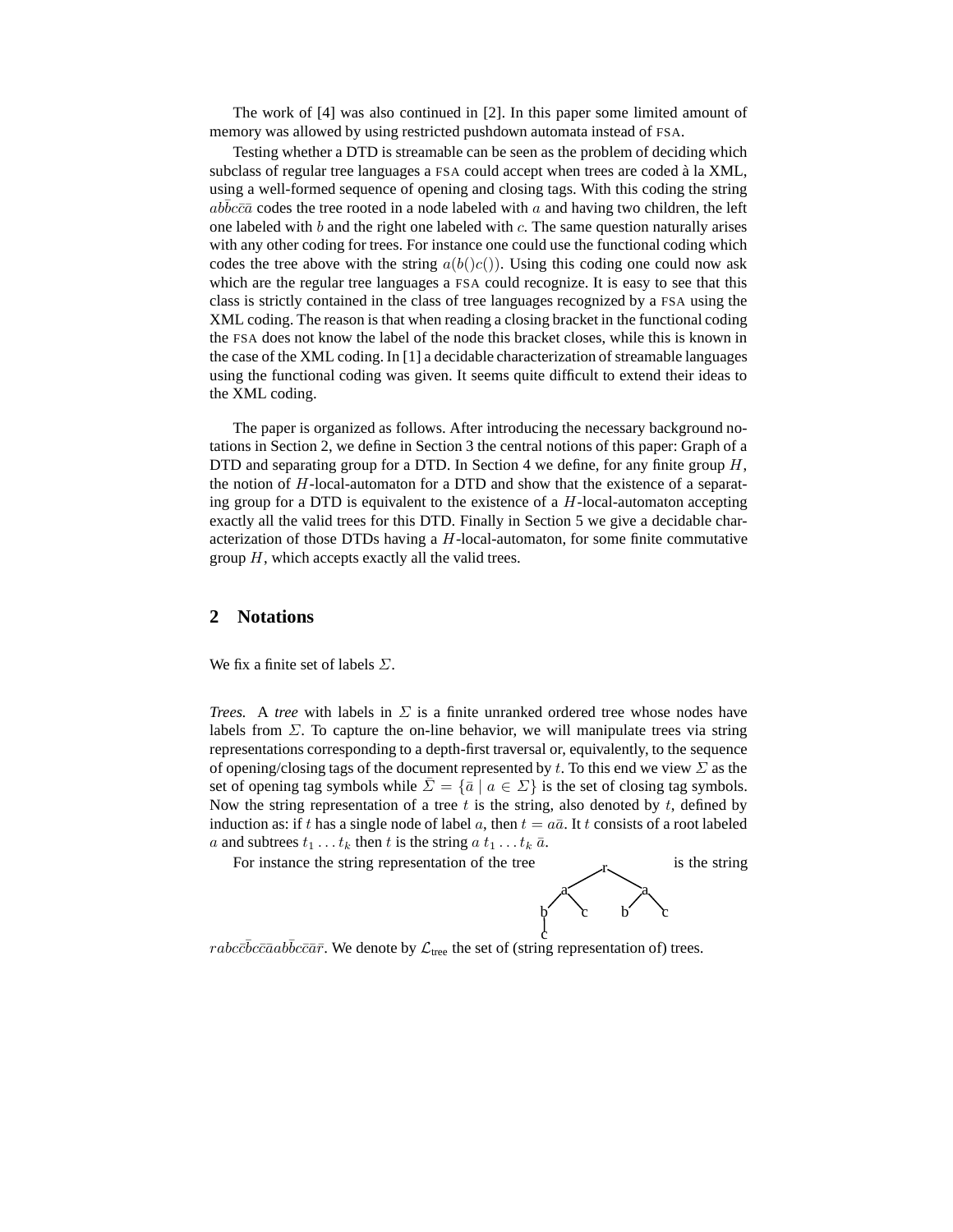*DTDs.* A DTD consists of an extended context-free grammar where each rule associates to a label  $a \in \Sigma$  a regular expression  $r_a$  over  $\Sigma$ , together with a distinguished initial symbol. A tree t is conform to a DTD  $\tau$  (or t is valid w.r.t  $\tau$ ) if the label of its root is the label of the initial symbol of  $\tau$  and, for each node  $x \in t$  of label a, the sequence of labels of the children of x form a word of  $r_a$ . For instance the tree above is valid for  $r \rightarrow a^*$ 

the DTD<sup>2</sup>:  $\frac{a}{l} \rightarrow \frac{bc}{l}$  $b \rightarrow c^2$ . Since regular expressions are closed under union, we can assume  $c \rightarrow \epsilon$ 

w.l.o.g. that each DTD has a unique rule  $a \rightarrow r_a$  for each symbol  $a \in \Sigma$ .

Each DTD  $\tau$ , defines a language of trees, denoted  $\mathcal{L}(\tau)$  consisting of all (string representation of) trees valid for  $\tau$ .

*Streaming.* We are interested in DTDs  $\tau$  whose membership problem can be solved using a finite memory device assuming that (the string representation of) the input tree is well formed (is in  $\mathcal{L}_{\text{tree}}$ ). More formally we say that a DTD  $\tau$  is *streamable* if there exists a regular language R over  $\Sigma$  such that  $\mathcal{L}(\tau) = \mathcal{L}_{\text{tree}} \cap R$ . If R is such that  $\mathcal{L}(\tau) =$  $\mathcal{L}_{\text{tree}} \cap R$  we say that R *recognizes*  $\tau$ . For instance the DTD  $\tau$ :  $r \to a, a \to a \mid \epsilon$  is streamable as  $\mathcal{L}(\tau) = \{ra^n\bar{a}^n\bar{r} \mid n \in \mathbb{N}\}\$  which is  $\mathcal{L}_{\text{tree}} \cap ra^*\bar{a}^*\bar{r}$ . On the other hand it is not too difficult to show that the DTD  $r \to aa, a \to a \mid \epsilon$  is not streamable. We are looking for a decidable characterization of streamable DTDs. In order to do so we associate in Section 3 a graph to any DTD and show in Section 4 how to construct from this graph a family of automata that could recognize the corresponding DTD.

### **3 DTDs, graphs and groups**

In this Section we introduce the machinery necessary for stating our results.

*Decomposition of a DTD.* Given a DTD  $\tau$ , we define a pre-order  $\leq_{\tau}$  on  $\Sigma$  as follows. A label b is a successor of a label a relative to  $\tau$  if there is a word w of  $r_a$  containing the label b. We then simply set  $\leq_{\tau}$  as the reflexive transitive closure of this successor relation. This pre-order induces an equivalence relation  $\sim_{\tau}$  on  $\Sigma: a \sim_{\tau} b$  if  $a \leq_{\tau}$  $b \wedge b \leq_{\tau} a$ . The set  $C_{\tau}$  of equivalence classes of  $\sim_{\tau}$  is now partially ordered by  $\leq_{\tau}$ .

*Example 1.* If  $\tau$  is the following DTD:  $r \to abc$   $a \to c$  $c \to edc \mid \epsilon$   $b \to a$  $d \rightarrow ad \mid ed \mid eb \mid \epsilon \qquad e \rightarrow b$  $C_{\tau}$  contains two equivalence classes,  $\{r\}$  and  $\{a, b, c, d, e\}$  and  $r \leq_{\tau} a$ .

*Graph of a DTD.* We now define the central notion used in this paper. For each class **c** of  $C_{\tau}$ , we construct the labelled directed graph  $G_{\tau}(\mathbf{c})$ , denoted as the *graph* of **c** relative to  $\tau$ . The intuition is that the graph of **c** relative to  $\tau$  codes all the transitions between two successive letters of **c** occurring in  $\tau$ .

<sup>&</sup>lt;sup>2</sup>  $c^2$  is an abbreviation for  $(c|\epsilon)$ .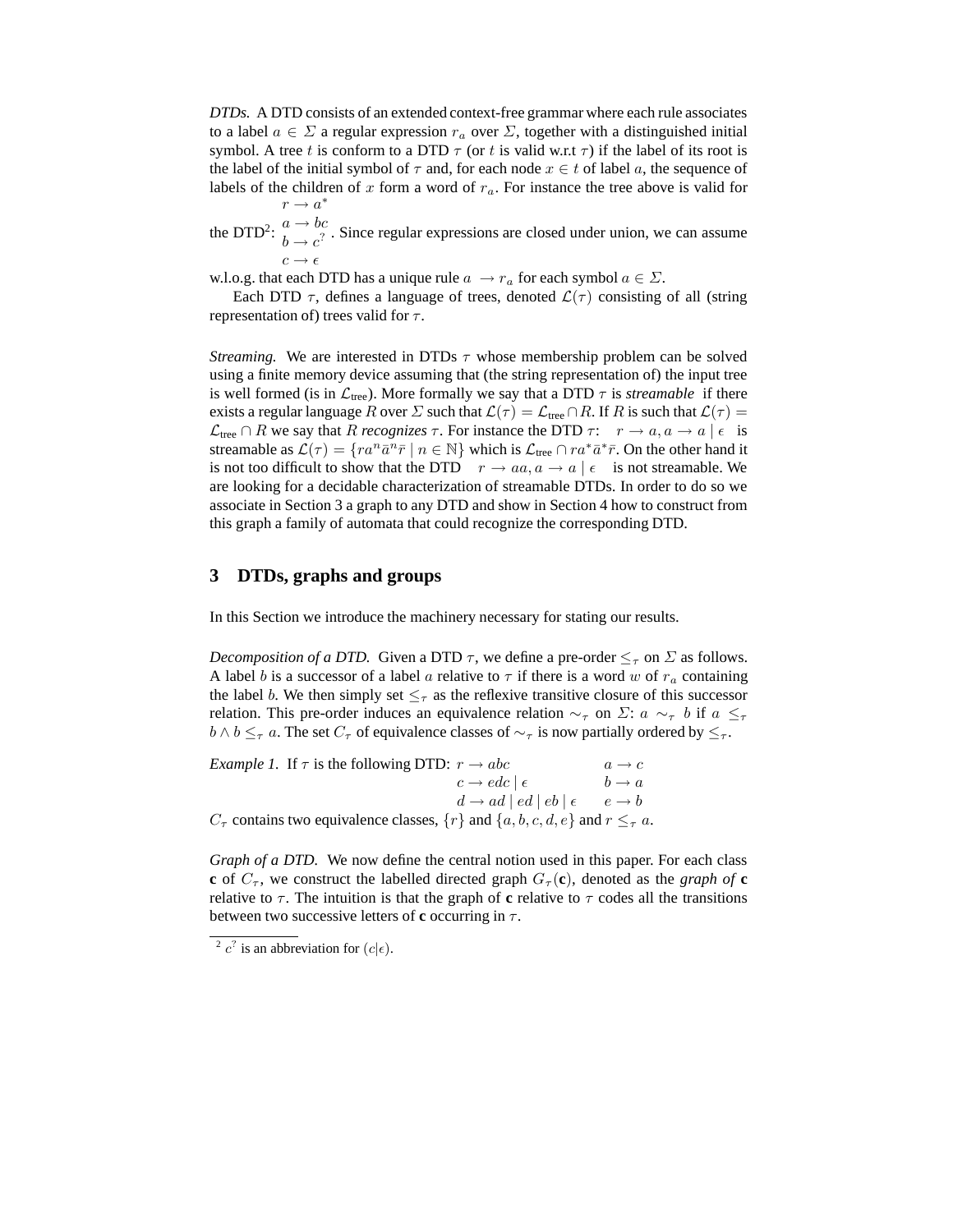More formally, the set of vertices of  $G_\tau(\mathbf{c})$  is defined as  $\{\hat{a} \mid a \in \mathbf{c}\} \cup \{a_\infty \mid a \in \mathbf{c}\}.$ The nodes in  $\{\hat{a} \mid a \in \mathbf{c}\}\$  are called *inner nodes*. If v is a node of  $G_{\tau}(\mathbf{c})$ ,  $l(v)$  denotes the label  $a \in \mathbf{c}$  such that  $v = \hat{a}$  or  $v = a_{\infty}$ . Given three labels a, b, d of **c**, there is an edge of label d from  $\hat{a}$  to  $\hat{b}$  in  $G_{\tau}(\mathbf{c})$  whenever there is a word  $w = w_1 a w_2 b w_3$  in  $r_d$  such that all the labels occurring in  $w_2$  are not in  $\mathbf c$  (by definition they must belong to classes **c**' of  $C_{\tau}$  with  $c <_{\tau} c'$ ). Given two labels a, d of **c**, there is an edge of label d from  $d_{\infty}$ to  $\hat{a}$  whenever there is a word  $w = w_1 a w_2$  in  $r_d$  such that all the labels occurring in  $w_1$  are not in **c**. Given two labels a, d of **c**, there is an edge of label d from  $\hat{a}$  to  $d_{\infty}$ whenever there is a word  $w = w_1 a w_2$  in  $r_d$  such that all the labels occurring in  $w_2$  are not in **c**. Given a label d of **c**, there is an edge of label d from  $d_{\infty}$  to  $d_{\infty}$  whenever there is a word w in  $r_d$  such that all the labels occurring in w are not in **c**. No other edges occurs in  $G_{\tau}({\bf c})$ . We view  $G_{\tau}({\bf c})$  as a simple directed graph. That is, whenever there are several edges, with different labels, going from vertex  $\hat{a}$  to vertex  $\hat{b}$ , we replace them with a single edge whose label is the union of all the previous labels. The graph  $G<sub>\tau</sub>$  is the disjoint union of all  $G_\tau(\mathbf{c})$ ,  $\mathbf{c} \in C_\tau$ .

We illustrate this central concept with three examples that will be our running examples for the paper.

*Continuation of Example 1.* The graph of this DTD is (ignoring the trivial class containing only  $r$ ): a



*Example* 2. Consider now the DTD  $\tau$ :  $r \rightarrow abc$  $a \rightarrow ad \mid af \mid sd \mid sq \mid bf \mid bq \mid \epsilon$  $q \rightarrow s dch | s qg | fh | fg | \epsilon$  $c \to afg$  h  $\to q$  $d \rightarrow b f h$  s  $\rightarrow q$ 

 $C_{\tau}$  contains again two equivalence classes, one for  $\{r\}$  and one for the remaining letters (note that the last 5 rules are only here to make all the symbols but  $r$  equivalent according to  $\sim_{\tau}$ , they don't affect much the graph and are irrelevant for the rest of the paper). The graph for this DTD looks like this. For the sake of simplicity we have ignored the nodes  $a_{\infty}, b_{\infty}, f_{\infty}, g_{\infty}, h_{\infty}, s_{\infty}, q_{\infty}$  and their corresponding edges which will not be relevant in the sequel.

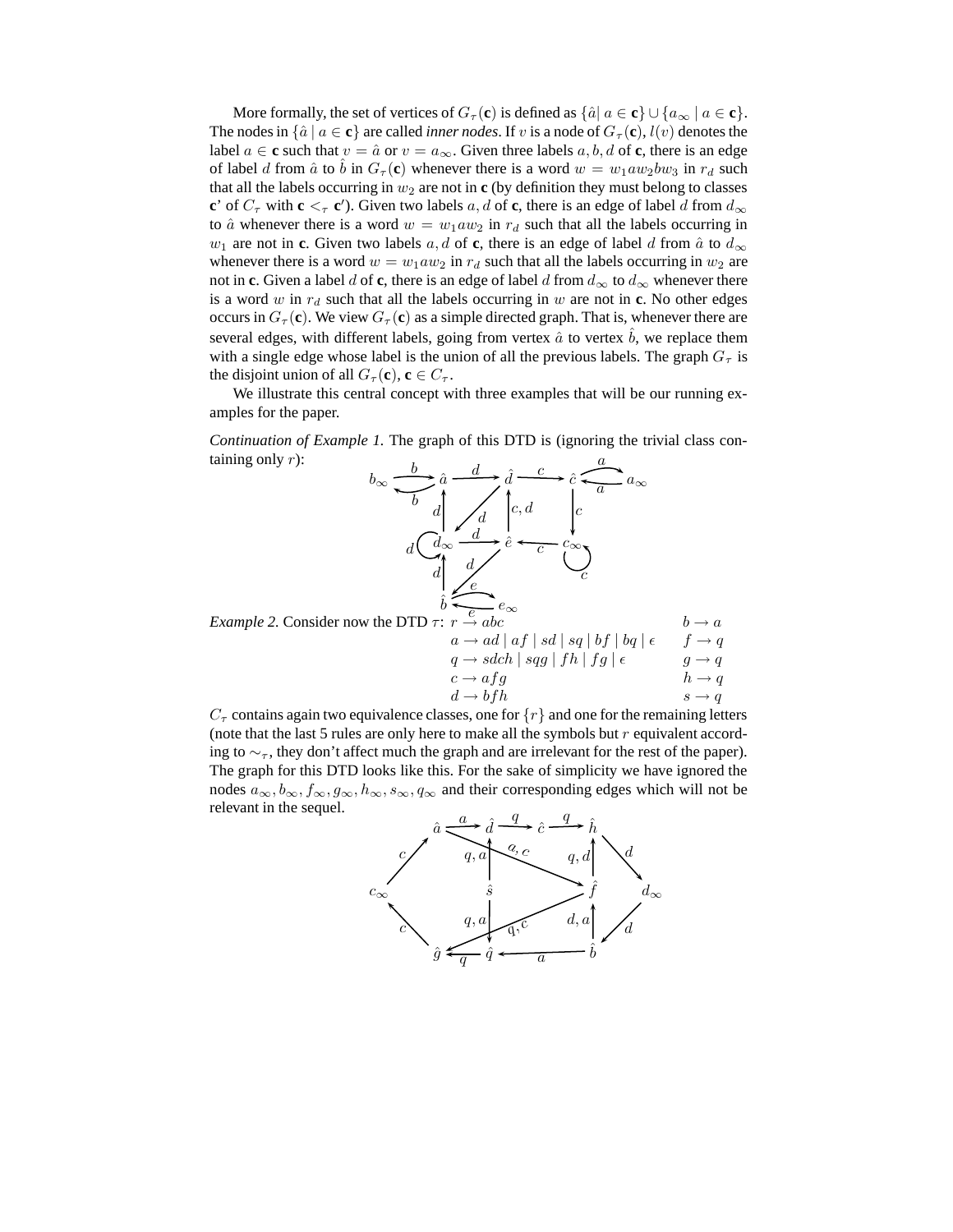| <i>Example 3.</i> Our third running example is with the DTD:                        |                   |                   |
|-------------------------------------------------------------------------------------|-------------------|-------------------|
| $r \rightarrow abc$                                                                 | $i \rightarrow m$ | $y \rightarrow i$ |
| $u \rightarrow de \mid fe \mid fm \mid bh \mid jh \mid jm \mid qb \mid qxn \mid dn$ | $w \rightarrow y$ | $a \rightarrow u$ |
| $z \rightarrow xn \mid dn \mid dw \mid fw \mid fm \mid jm \mid jy \mid xy$          | $b \rightarrow t$ | $m \rightarrow s$ |
| $t \rightarrow bh \mid jh \mid jg \mid fg \mid fec$                                 | $h \rightarrow u$ | $c \rightarrow z$ |
| $v \rightarrow adw \mid axy \mid jy \mid jg \mid fg \mid fw$                        | $f \rightarrow g$ | $n \rightarrow w$ |
| $s \rightarrow ax \mid qx \mid qb$                                                  | $q \rightarrow v$ | $d \rightarrow f$ |
| $e \rightarrow t$                                                                   | $q \rightarrow u$ | $x \rightarrow n$ |

Again  $C_{\tau}$  contains two equivalence classes, one with only r and one with all the other labels. All the last rules are again irrelevant for the rest of the paper, they are only needed to have a unique class containing all the symbols but  $r$ . The graph is depicted below:



*Paths.* Given the graph  $G$  of a DTD, a path  $p$  is an arbitrary sequence of vertices such that for any two consecutive vertices of this sequence, there is an edge between them (not necessarily from the first one to the second one). A path p is *directed* if it traverses the edges in the direction induced by it. A path is *simple* if it traverses a vertex at most once. A path is a *cycle* if it starts and ends at the same vertex of G. A path of  $G<sub>\tau</sub>$  is *internal* if all its nodes, besides the first and last one, are inner nodes.

*Continuation of Example 1.* The path  $b_{\infty} \hat{a} \hat{d} \hat{c}$  is simple, internal and directed. The path  $d\hat{e}d_{\infty}\hat{a}\hat{d}$  is a simple non-directed non-internal cycle.

*Languages of internal paths.* For each edge of  $G_\tau$  from vertex  $\hat a$  to vertex  $\hat b$  we define  $\mathcal{L}_{\tau}(\hat{a}, \hat{b})$  as the set of words  $w \in \Sigma^*$ , such that all letters of w are in a class strictly higher that the class of a, and there exists a label d of the edge such that  $w_1awbw_2 \in$  $r_d$  for some arbitrary strings  $w_1$  and  $w_2$ . Similarly we define  $\mathcal{L}_\tau(a_\infty, \hat{b}), \mathcal{L}_\tau(\hat{a}, b_\infty)$ and  $\mathcal{L}_{\tau}(a_{\infty}, a_{\infty})$ . We extend this notion to any directed internal path p. Assume p is  $v_1 \cdots v_n$ . We set  $\mathcal{L}_{\tau}(p) = \mathcal{L}_{\tau}(v_1, v_2) l(v_2) \mathcal{L}_{\tau}(v_2, v_3) l(v_3) \cdots l(v_{n-1}) \mathcal{L}_{\tau}(v_{n-1}, v_n)$ . Finally for each symbol d, let  $\mathcal{L}_{\tau}(d)$  to be the union over all directed internal paths p, starting and ending in  $d_{\infty}$ , of  $\mathcal{L}_{\tau}(p)$ . Note that we take this union over all directed internal paths, not just the simple ones (the path can go several time through the same node).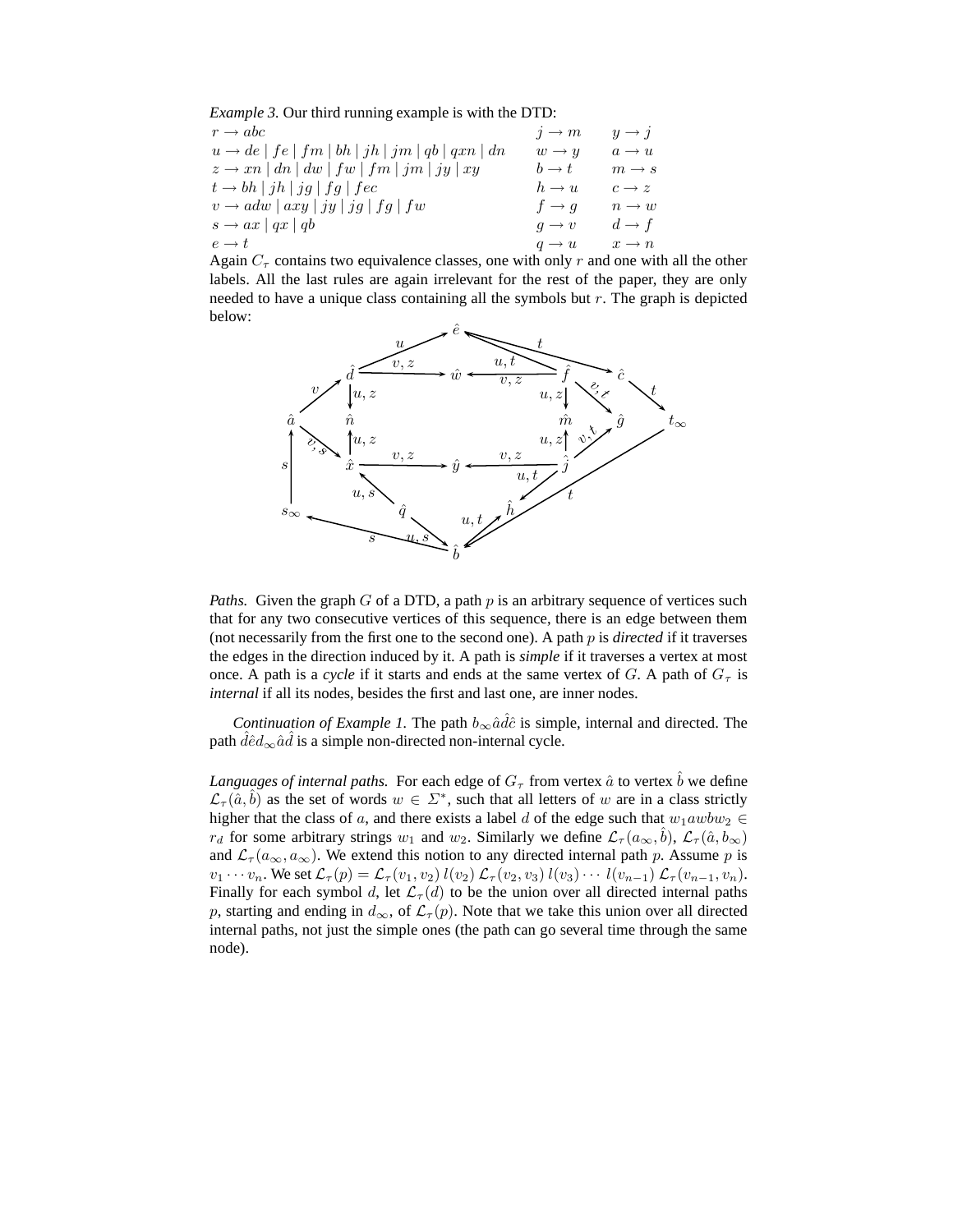*Continuation of Example 1.* In this example we have  $\mathcal{L}_{\tau}(d) = \{ad, eb, ed, \epsilon\}$  and  $\mathcal{L}_{\tau}(c) = \{ edc, \epsilon \}.$ 

NECESSARY CONDITION: A DTD  $\tau$  satisfies condition (\*) if for all d,  $\mathcal{L}_{\tau}(d) = r_d$ .

All the three DTDs given in Example 1,2 and 3 satisfy the condition (∗). On the other hand, if we replace in the DTD of Example 1 the line  $d \to ad \mid ed \mid eb \mid \epsilon$  with  $d \rightarrow ad \mid eb \mid \epsilon$  the edges of the underlying graph remain the same (the new graph differs from the previous one only by the label of edge  $(\hat{e}, \hat{d})$  which no longer contains d) but the DTD no longer satisfies the condition (∗). It follows from Theorem 1 below that this DTD is not streamable.

The following result is a rephrasing of the first necessary condition for streamability proved in [4].

#### **Theorem 1.** *If a DTD*  $\tau$  *is streamable then it satisfies*  $(*)$ *.*

Based on this result, in the sequel we will represent our DTDs using their graph representation. We aim at characterizing those graphs that represent streamable DTDs. In order to do this we use the notions of *monochromatic cycles* and *dangerous cycles* that we introduce now.

*Monochromatic cycles and dangerous cycles.* The set  $MCycles(\tau)$  of *monochromatic cycles of*  $\tau$  is the set of all simple directed cycles p of  $G_{\tau}$  such that there is a label  $a \in \mathbf{c}$ which occurs as a label of all edges traversed by p.

A directed path of  $G_\tau(\mathbf{c})$  from  $\hat{a}$  to  $\hat{b}$ , is a *source path* if it consists of a simple internal directed path from  $\hat{a}$  to  $d_{\infty}$ , followed by a simple internal directed path from  $d_{\infty}$  to *b*, for some label d of **c**. A directed cycle p of  $G_{\tau}$  is *dangerous* if the following holds:

- $-p$  traverses successively vertices  $\hat{a}_n, \dots, \hat{a}_1$  of  $G_\tau$  by forming a source path from  $\hat{a}_j$  to  $\hat{a}_{j-1}$ ,  $\forall j \, 1 < j < n+1$ , and by forming a simple internal directed path  $p'$ from  $\hat{a}_1$  to  $\hat{a}_n$ , where  $a_1, \dots, a_n$  is a sequence of labels of some class **c** such that all labels in the sequence are distinct, except possibly  $a_1$  and  $a_n$ .
- **–** There exists a label d of class  $\mathbf{c}' <_{\tau} \mathbf{c}$  and a word w of  $r_d$  with  $w = w_1 a_1 w_2 \cdots w_n a_n w_{n+1}$ , where  $w_1, \cdots, w_{n+1}$  are arbitrary strings over  $\Sigma$ .
- $\overline{\phantom{a}}$  = Either  $w_1 a_1 \mathcal{L}_{\tau}(p') a_n w_{n+1} \nsubseteq r_d$  or for all internal directed paths  $p_{1n}$  in  $G_{\tau}$  from  $\hat{a_1}$  to  $\hat{a_n}$ ,  $a_1w_2a_2\cdots w_na_n\notin a_1\mathcal{L}_\tau(p_{1n})a_n$

We denote by  $DCycles(\tau)$  the set of dangerous cycles of  $\tau$ .

*Continuation of Example 1.* In this example the set  $MCycles(\tau)$  contains the monochromatic cycles for d and  $c: d_{\infty} \hat{a} \hat{d} d_{\infty}$ ,  $d_{\infty} \hat{e} \hat{d} d_{\infty}$ ,  $d_{\infty} \hat{e} \hat{b} d_{\infty}$ ,  $d_{\infty} d_{\infty}$ ,  $c_{\infty} \hat{e} \hat{d} \hat{c} c_{\infty}$ , and  $c_{\infty} c_{\infty}$ . The graph also contains the dangerous cycle  $d_{\infty} \hat{a} \hat{d} \hat{c} c_{\infty} \hat{e} \hat{b} d_{\infty}$ . This cycle is dangerous because: 1)  $r \to abc$ ,  $\hat{b}d_{\infty}\hat{a}$  and  $\hat{c}c_{\infty}\hat{e}\hat{b}$  are dangerous, and 2)  $adc \notin r_r$ .

*Continuation of Example 2.* In this example some of the monochromatic cycles in the set MCycles( $\tau$ ) are:  $c_{\infty} \hat{a} \hat{f} \hat{g} c_{\infty}$ ,  $d_{\infty} \hat{b} \hat{f} \hat{h} \hat{d}_{\infty}$  and  $q_{\infty} \hat{s} \hat{d} \hat{c} \hat{h} q_{\infty}$ . The graph also contains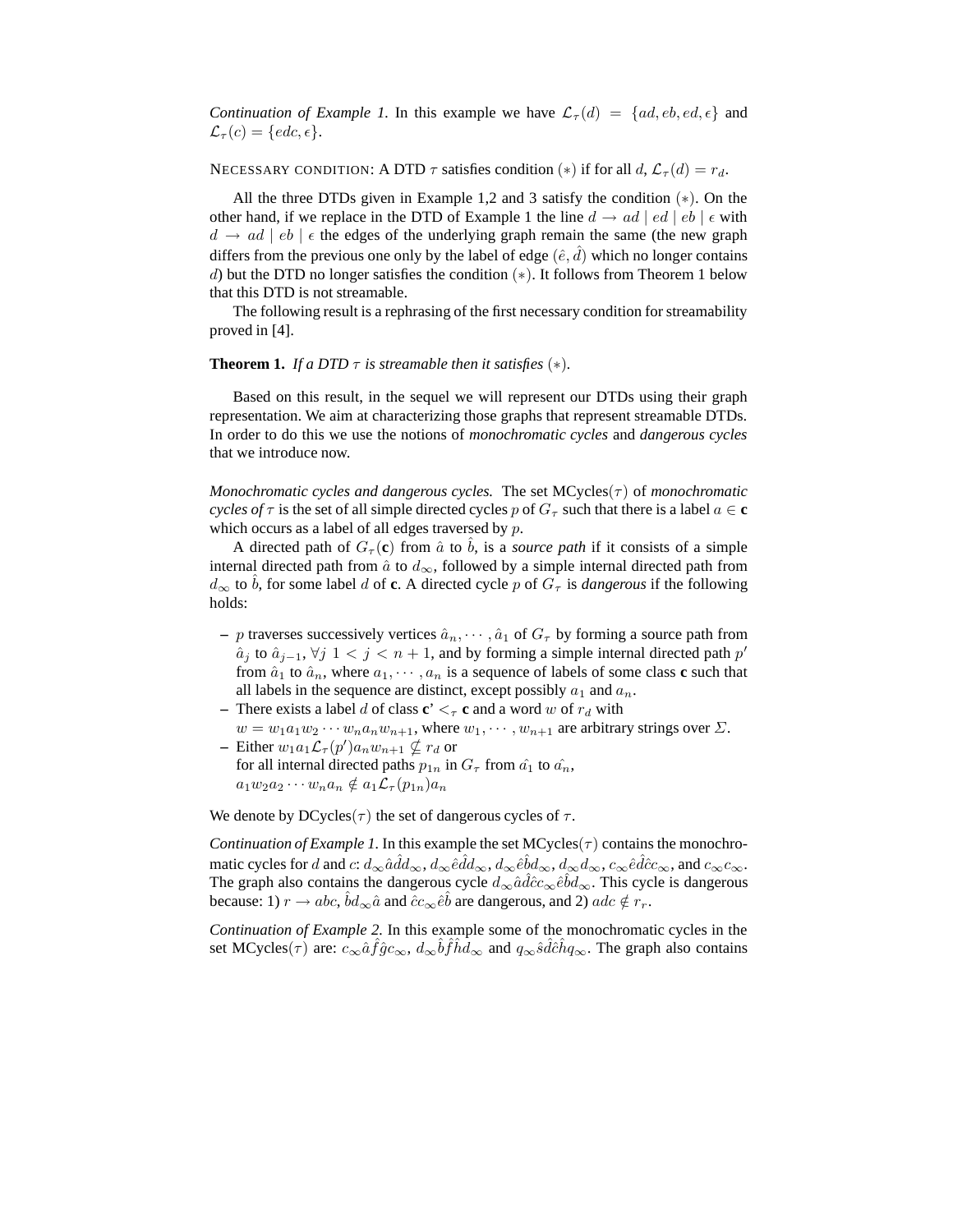the dangerous cycle  $c_{\infty} \hat{a} \hat{d} \hat{c} \hat{h} d_{\infty} \hat{b} \hat{q} \hat{g} c_{\infty}$ . This cycle is dangerous because: 1)  $r \to abc$ ,  $\hat{b} \hat{q} \hat{g} c_{\infty} \hat{a}$  and  $\hat{c} \hat{h} d_{\infty} \hat{b}$  are dangerous, and 2)  $adc \notin r_r$ .

*Continuation of Example 3.* In this example some of the the monochromatic cycles in the set MCycles( $\tau$ ) are:  $s_{\infty} \hat{a} \hat{x} s_{\infty} v_{\infty} \hat{a} \hat{d} \hat{w} v_{\infty} u_{\infty} \hat{f} \hat{m} u_{\infty}$ .

The graph has only one dangerous cycle  $s_{\infty} \hat{a} d\hat{e} \hat{c} t_{\infty} \hat{b} s_{\infty}$ . This cycle is dangerous because 1)  $r \to abc$ ,  $\hat{b}s_{\infty}\hat{a}$  is dangerous,  $\hat{c}t_{\infty}\hat{b}$  is also dangerous, and 2) adec  $\notin r_r$ .

*Groups* versus graphs. Let H be a finite group, G be a directed graph and  $\mu$  be a mapping from the set of edges of  $G$  to  $H$ . This induces a mapping, which we also denote by  $\mu$ , between sequences of edges of G into H such that  $\mu(e_1e_2) = \mu(e_1) \cdot \mu(e_2)$  where  $\cdot$  is the group operation of H. In particular the mapping  $\mu$  induces a homomorphism between the directed paths of G to H: If  $p = v_1 \cdots v_n$  is a directed path of G then  $\mu(p) = \mu((v_1, v_2))\mu((v_2, v_3))\cdots\mu((v_{n-1}, v_n)).$ 

Given a DTD  $\tau$ , a separating group for  $\tau$  is a finite group H together with a mapping  $\mu$  from  $G_{\tau}$  to H such that  $\forall p \in \text{MCycles}(\tau)$ ,  $\mu(p) = 1$  and  $\forall p \in \text{DCycles}(\tau)$ ,  $\mu(p) \neq$ 1 where 1 is the neutral element of H.

*Continuation of Example 1.* In this example there is no separating group for  $\tau$ . Indeed assume there is a finite group H and a mapping  $\mu$  from  $G_{\tau}$  to H such that  $\forall p \in \text{MCycles}(\tau)$ ,  $\mu(p) = 1$ . Let x bet the edge  $(\hat{e}, \hat{d})$ . One label of x is d and by hypothesis all monochromatic cycles of  $d$  are mapped to 1 by  $\mu$ . Simple algebraic computation shows that then  $\mu(x) = \mu(p_d)$  where  $p_d$  is the path  $(\hat{e}, \hat{b}, d_{\infty}, \hat{a}, \hat{d})$ . Now c is also a label of x and similar algebraic computation shows that  $\mu(x)\mu(p_c) = 1$  where  $p_c$  is the path  $(\hat{d}, \hat{c}, c_\infty, \hat{e})$ . This implies that  $\mu(p) = 1$  where p is the path  $p_d \cdot p_c$ . But p is exactly the dangerous cycle of  $\tau$ ! Therefore any mapping  $\mu$  sending all monochromatic cycles to the identity of  $H$  will also send a dangerous cycle to 1.

*Continuation of Example 2.* In this example there is a separating group for  $\tau$ . Let H be the group of order 3 generated by one element:  $H = \{1, x, x^2\}$  with  $x^3 = 1$ . Let  $\mu$  be the mapping sending all edges to 1 except for the *q*-labeled edges  $e_1 = (\hat{d}, \hat{c})$ ,  $e_2 =$  $(\hat{q}, \hat{g})$ ,  $e_3 = (q_\infty, \hat{s})$ . For those three edges we set  $\mu(e_1) = \mu(e_2) = x$  and  $\mu(e_3) = x$  $x^2 = x^{-1}$ . Now one can verify that we do have  $\mu(p) = 1$  for all  $p \in \text{MCycles}(\tau)$ (this is trivial for all monochromatic cycles of label different than  $q$  and can be done by hand for the others) but that  $\mu(p) = x^2 \neq 1$  for the dangerous cycle p. Moreover, one can verify that the group  $H$  together with the mapping  $\mu$  also separates all the other dangerous cycles of the graph from the monochromatic cycles. In particular it can be checked that for all dangerous cycles  $\theta$  of the graph other than p,  $\mu(\theta) = x \neq 1$ .

*Continuation of Example 3.* In this example also there is a separating group for  $\tau$ . Let H be any finite non-commutative group with  $\alpha$  and  $\beta$  two elements of H which do no commute ( $\alpha\beta \neq \beta\alpha$  or equivalently  $\alpha^{-1}\beta^{-1}\alpha\beta \neq 1$ ). Let  $\mu$  be the mapping that sends all edges to 1 except for  $\mu((\hat{j}, \hat{m})) = \mu((\hat{d}, \hat{e})) = \mu((\hat{y}, z_{\infty})) = \mu((u_{\infty}, \hat{f})) =$  $\mu((v_{\infty}, \hat{a})) = \alpha, \mu((\hat{f}, \hat{g})) = \mu((\hat{c}, t_{\infty})) = \mu((\hat{w}, v_{\infty})) = \beta, \mu((\hat{x}, \hat{y})) = \mu((z_{\infty}, \hat{j})) =$  $\mu((\hat{e}, u_{\infty})) = \mu((\hat{m}, u_{\infty})) = \alpha^{-1}, \mu((v_{\infty}, \hat{f})) = \mu((t_{\infty}, \hat{f})) = \beta^{-1}$ , and  $\mu((\hat{a}, \hat{d})) =$  $\alpha^{-1}\beta^{-1}$ . One can verify that we do have  $\forall p \in \text{MCycles}(\tau)$ ,  $\mu(p) = 1$  but that for the dangerous cycle p we have  $\mu(p) = \alpha^{-1} \beta^{-1} \alpha \beta \neq 1$ .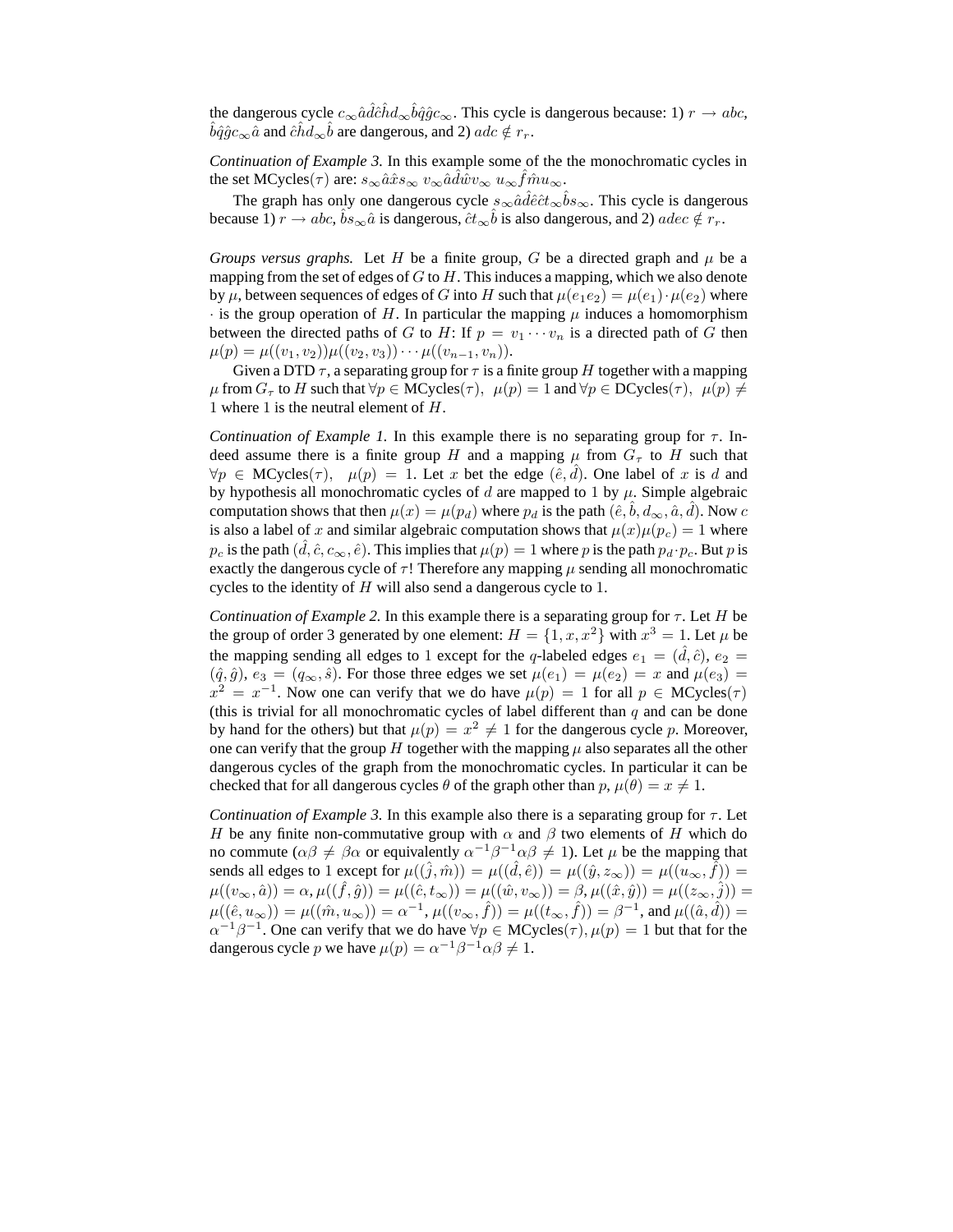The notions of monochromatic and dangerous cycles are motivated by the following result showing a sufficient condition for a DTD to be streamable. It is possible that this condition is also necessary, see Section 6.

#### **Theorem 2.** *If*  $a$  *DTD*  $\tau$  *satisfies* (\*) *and has*  $a$  *separating group, then*  $\tau$  *is streamable.*

Theorem 2 follows from Theorem 4 below that shows how to construct, from a separating group for  $\tau$ , a FSA that recognizes  $\tau$ . Note that, although Theorem 4 is constructive, we do not know yet how to decide the existence of such a separating group nor whether we can construct it if it exists. In Section 5 we will construct such a separating group for a special case of DTDs and in Section 6 we will indicate the difficulty of testing the existence of a separating group.

#### **4 Groups and automata**

Let  $\tau$  be a DTD verifying (\*). Let H be a finite group and  $\mu$  be a mapping from edges of  $G_{\tau}$  to H. From  $\tau$ , H and  $\mu$  we construct an automaton  $A(\tau, H, \mu)$ , called the H*local-automaton* for  $\tau$  which combines local tests on two consecutive symbols with operations in H. If H is a separating group for  $\tau$  we show that  $A(\tau, H, \mu)$  recognizes τ .

Let 1 be the neutral element of  $H$  and  $\cdot$  be its group operation. Consider again the partition  $C_{\tau}$  of  $\Sigma$  and its preorder  $\leq_{\tau}$ . For  $d \in \Sigma$ , recall the definition of  $\mathcal{L}_{\tau}(d)$  given in Section 3.

For each class  $\mathbf{c} \in C_{\tau}$  and  $d \in \mathbf{c}$ , we define an automaton  $A_{\mu}(\mathbf{c}, d)$  by induction on  $\leq_{\tau}$  as follows. The intuition is that  $A_{\mu}(\mathbf{c}, d)$  is only concerned with symbols in classes higher or equal to **c** relative to  $\leq_{\tau}$  and that it checks locally consistency with  $\tau$  while simulating the product in H for successive pairs of symbols in **c**: For each sequence of two successive symbols in **c** it checks whether this sequence is plausible in  $\tau$  (by inspecting  $G_{\tau}(\mathbf{c})$ ) and, if this is the case, simulates the product in H using this pair and  $\mu$ . When a symbol in a higher class is read, local consistency with  $\tau$  and the previoussymbol read is checked and a subcomputation for the new class is started. Each subcomputation should start simulating the product in  $H$  at its neutral element 1 and ends only when the current value of this product is 1. In summary only local tests are performed against the DTD except for the product in  $H$  which is the only information which is carried over the tree.

Checking that any sequence of two successive symbols in **c** is plausible in  $\tau$  can be read from  $G_{\tau}(\mathbf{c})$ : It amounts to check that, for any  $a, b \in \mathbf{c}$ , if  $\bar{a}b$  occurs then  $(\hat{a}, \hat{b}) \in$  $G_{\tau}(\mathbf{c})$ , if ab occurs then  $(a_{\infty}, \hat{b}) \in G_{\tau}(\mathbf{c})$ , if  $a\bar{b}$  occurs then  $a = b$  and  $(a_{\infty}, a_{\infty}) \in$  $G_{\tau}(\mathbf{c})$ , and, if  $\bar{a}\bar{b}$  occurs then  $(\hat{a}, b_{\infty}) \in G_{\tau}(\mathbf{c})$ .

The simulation of the product in H is done as follows. For each class  $\mathbf{c} \in C_{\tau}$ and  $d \in \mathbf{c}$ , let  $A_H(\mathbf{c}, d)$  be the automaton simulating the product in H for edges in  $G_{\tau}(\mathbf{c})$  while ignoring the symbols not related to **c**. It is defined formally as follows. Its states are elements of  $(\Sigma \cup \Sigma) \times H$ . Its initial state is  $(d, 1)$ . When reading a symbol  $\delta \in (\Sigma \cup \overline{\Sigma})$ , it has a transition from  $(\alpha, h)$  to  $(\beta, h')$  exactly when one of the condition below is satisfied.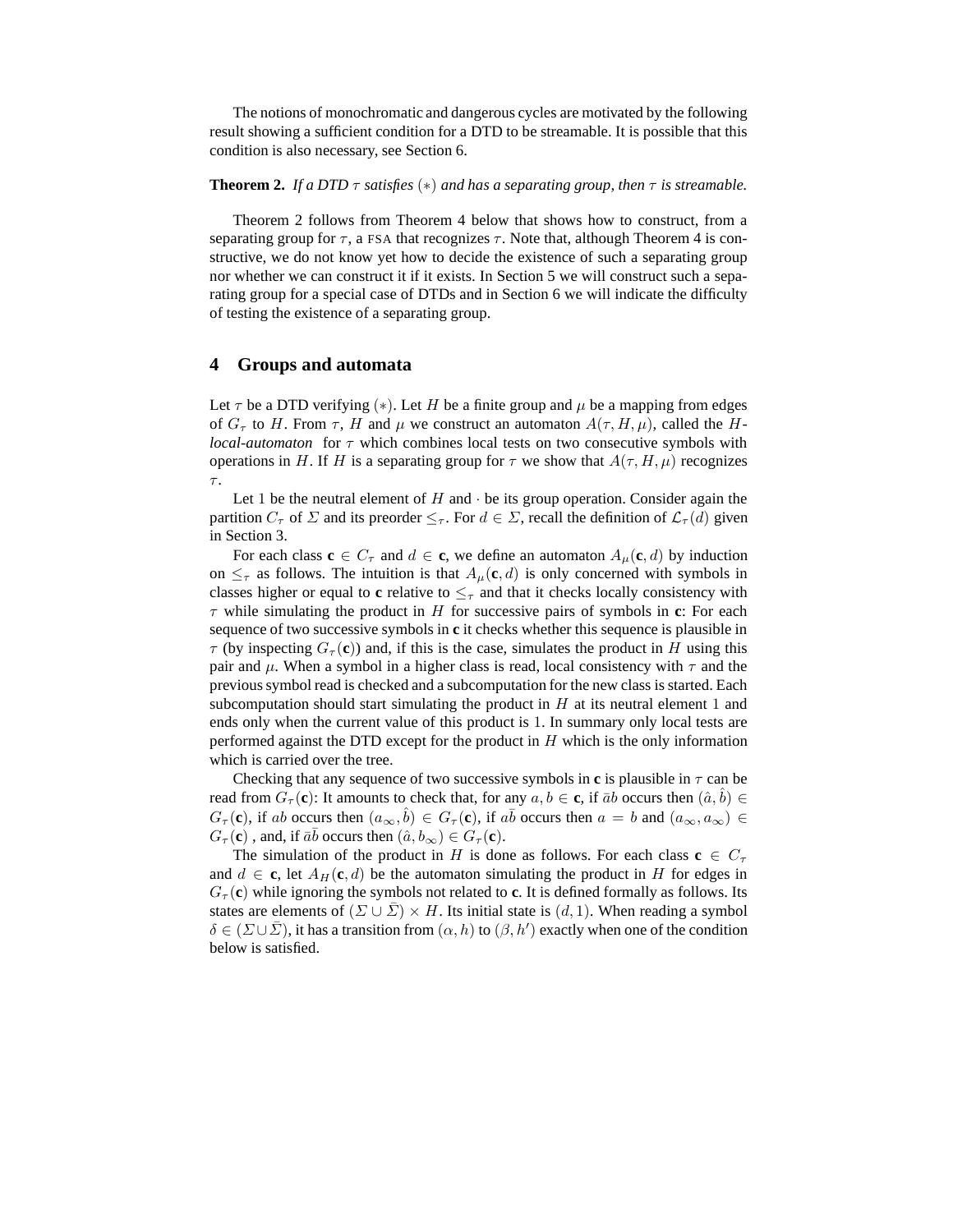- $-\delta \in \mathbf{c}, \beta = \delta, \alpha = \bar{y}$  for  $y \in \mathbf{c}, (\hat{y}, \hat{\delta})$  is an edge  $e$  of  $G_{\tau}$ , and  $h \cdot \mu(e) = h'.$
- $\delta \in \mathbf{c}, \beta = \delta, \alpha \in \mathbf{c}, (\alpha_{\infty}, \hat{\delta})$  is an edge  $e$  of  $G_{\tau}$ , and  $h \cdot \mu(e) = h'.$
- $-\delta \in \bar{\mathbf{c}}, \beta = \delta, \alpha \in \mathbf{c}, \delta = \bar{\alpha}, (\alpha_{\infty}, \alpha_{\infty})$  is an edge  $e$  of  $G_{\tau}$ , and  $h \cdot \mu(e) = h'.$
- $-\delta \in \bar{\mathbf{c}}, \beta = \delta, \alpha \in \bar{\mathbf{c}}, (\hat{y'}, x'_{\infty})$  is an edge e of  $G_{\tau}$  where x' and y' are such that  $\delta = \bar{x'}$  and  $\alpha = \bar{y'}$ , and  $h \cdot \mu(e) = h'$ .
- **–** If  $\delta \notin (\mathbf{c} \cup \bar{\mathbf{c}}), \alpha = \beta$  and  $h = h'$  (those letters are ignored).

The set of final states of  $A_H(c, d)$  are all the states  $(\bar{a}, h)$ ,  $a \in \mathbf{c}$ , such that  $(\hat{a}, d_{\infty})$  is an edge of  $G_{\tau}(\mathbf{c})$  such that  $h \cdot \mu((\hat{a}, d_{\infty})) = 1$ , together with all the states  $(d, h)$ , such that  $(d_{\infty}, d_{\infty})$  is an edge of  $G_{\tau}(\mathbf{c})$  such that  $h \cdot \mu((d_{\infty}, d_{\infty})) = 1$ .

It now remains to perform the local tests on how the class can interleave. This is also read from  $G_{\tau}$ .

Let **c** be a maximal class of  $C_{\tau}$  and let  $d \in \mathbf{c}$ . This is the simple case. Because the class is maximal, there is no interleaving authorized and  $A_\mu(\mathbf{c}, d)$  needs only to simulate the product in H. In this case we let  $A_\mu(\mathbf{c}, d) = A_H(\mathbf{c}, d)$ .

Let now **c** be an arbitrary class and  $d \in \mathbf{c}$ . Assuming the definition of  $A_{\mu}(\mathbf{c}', d')$ for each class **c**' and element  $d' \in \mathbf{c}'$  such that  $\mathbf{c} <_{\tau} \mathbf{c}'$ , we define  $A_{\mu}(\mathbf{c}, d)$ . In this case we have to worry about symbols in higher classes and check for local consistency with  $\tau$ . This is done as follows. We define next an automata  $A_{\tau}(\mathbf{c}, d)$  that does this local consistency tests then we set  $A_\mu(\mathbf{c}, d)$  as the product of  $A_\tau(\mathbf{c}, d)$  with  $A_H(\mathbf{c}, d)$ . For each edge e of  $G_{\tau}(\mathbf{c})$ , recall the definition of  $\mathcal{L}(e)$  as given in Section 3. For each edge e of  $G_{\tau}({\bf c})$ , let  $A_e$  be the deterministic minimal automaton for  $\mathcal{L}(e)$  and assume that these automata have pairwise disjoint sets of states. We build on these automata to construct  $A_{\tau}(\mathbf{c}, d)$ .  $A_{\tau}(\mathbf{c}, d)$  contains all the states of the  $A_e$  together with one state  $q_x$  per symbol  $x \in \Sigma \cup \overline{\Sigma}$ . Let  $e = (\alpha, \beta)$  be an edge of  $G_\tau(\mathbf{c})$ , let  $q_0^e$  be the initial state of  $A_e$  and  $F^e$  be its set of accepting states. For any transition  $(q, d', q')$  of  $A_e$ , where  $d' \in \mathbf{c}'$ , we add in  $A_{\tau}(\mathbf{c}, d)$  a fresh new copy of  $A_{\mu}(\mathbf{c}', d')$  with initial state  $q_0$  and accepting set of states F, and we add in  $A_\tau(\mathbf{c}, d)$  the transitions  $(q, d', q_0)$  and  $(q_f, \bar{d}', q')$  for any  $q_f \in F$ . Depending on  $\alpha$  and  $\beta$  we also add in  $A_\tau(\mathbf{c}, d)$  the following transitions (with  $a = l(\alpha)$  and  $b = l(\beta)$ ).

- **–** If  $\alpha$  and  $\beta$  are inner nodes, we add transitions  $q_{\bar{a}} \stackrel{\epsilon}{\rightarrow} q_0^e$  and  $q_f^e \stackrel{b}{\rightarrow} q_b$  for any  $q_f^e \in F^e$ .
- $-$  If  $\alpha$  is an inner node but  $\beta$  is not, we add transitions  $q_{\bar{a}} \stackrel{\epsilon}{\rightarrow} q_0^e$  and  $q_f^e \stackrel{\bar{b}}{\rightarrow} q_{\bar{b}}$  for any  $q_f^e \in F^e$ .
- **–** If  $\beta$  is an inner node but  $\alpha$  is not, we add transitions  $q_a \stackrel{\epsilon}{\rightarrow} q_0^e$  and  $q_f^e \stackrel{b}{\rightarrow} q_b$  for any  $q_f^e \in F^e$ .
- **–** If both  $\alpha$  and  $\beta$  are not inner nodes (then  $\alpha = \beta$ ), we add transitions  $q_a \stackrel{\epsilon}{\rightarrow} q_0^e$  and  $q_f^e \stackrel{\bar b}{\rightarrow} q_{\bar b}$  for any  $q_f^e \in F^e.$

The initial state of  $A_\tau(\mathbf{c}, d)$  is the state  $q_d$ . The set of accepting states of  $A_\tau(\mathbf{c}, d)$  are all the accepting states of the automata  $A_e$  where e is an edge ending in  $d_{\infty}$ . This finishes the construction of  $A_\tau(\mathbf{c}, d)$  and therefore of  $A_\mu(\mathbf{c}, d)$ .

Now set  $A(\tau, H, \mu)$  as  $A_{\mu}(\mathbf{c}, r)$  where r is the initial symbol of the DTD and **c** is the class of r. When H is the trivial group with one element, the  $A(\tau, H, \mu)$  is exactly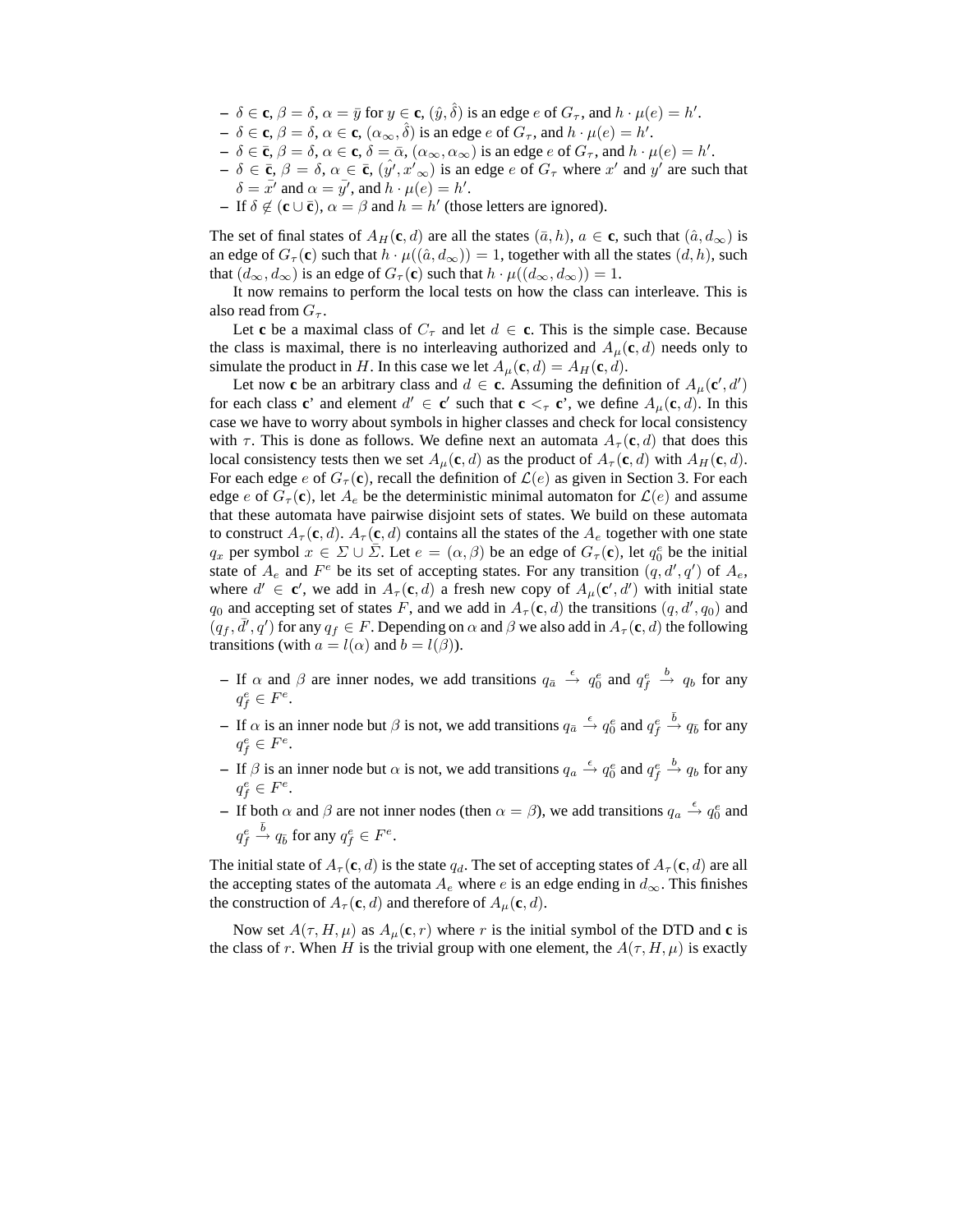what was call "standard automaton" in [4]. We are now ready to state the main result of this paper.

**Theorem 3.** *Assume that* τ *satisfies* (∗)*. There exists a separating group for* τ *iff there exists a finite group H and a mapping*  $\mu$  *such that*  $A(\tau, H, \mu)$  *recognizes*  $\tau$ *.* 

The proof of Theorem 3 is given in two steps. Theorem 4 below shows that if  $H$  is a separating group for  $\tau$  then  $A(\tau, H, \mu)$  recognizes  $\tau$ . Next, Theorem 5 shows how to compute a separating group from a H-local-automaton recognizing  $\tau$ .

**Theorem 4.** *If*  $\tau$  *verifies* (\*) *and there exists a separating group H for*  $\tau$  *via the mapping*  $\mu$ *, then*  $A(\tau, H, \mu)$  *recognizes*  $\tau$ *.* 

*Proof.* The proof of this theorem is very technical and will appear in the full version of this paper. We only outline it here. One first shows that if H and  $\mu$  are such that for each  $p \in \text{MCycles}(\tau)$   $\mu(p) = 1$ , then all trees valid with respect to  $\tau$  are accepted by  $A(\tau, H, \mu)$ . This is done by induction on  $\leq_{\tau}$  by noticing that in a valid tree, any sequence of labels of the children of a node induces a monochromatic cycle in  $G<sub>\tau</sub>$ .

The other direction, showing that  $A(\tau, H, \mu)$  accepts only valid trees is more complicated and requires that H is a separating group and that  $\tau$  verifies (\*). The proof is again done by induction on  $\leq_{\tau}$ . We only illustrate here the requirement on dangerous cycles on an example. Assume the DTD has initial symbol r with the rule  $r \rightarrow abc$ and that  $a, b, c$  are symbols in the same class **c** and that no other classes are in  $\tau$ . By construction  $A(\tau, H, \mu)$  performs three successive "calls", to  $A_{\mu}(\mathbf{c}, a)$ ,  $A_{\mu}(\mathbf{c}, b)$ , then  $A_\mu(\mathbf{c}, c)$ . Assume we have shown by induction that all trees accepted by  $A_\mu(\mathbf{c}, a_i)$  are valid for  $\tau$ , we show that this is the case for  $A_\mu([r], r)$ . Let t be a tree accepted by  $A(\tau, H, \mu)$ . We decompose the string t into  $s_1s_2s_3$  where  $s_i$  is the substring read by  $A_\mu(c, a_i)$ , where  $a_1 = a, a_2 = b, a_3 = c$ . Assume moreover that those substrings are as depicted in Figure 1.



**Fig. 1.** Illustration of the run of  $A(\tau, H, \mu)$ . We have  $s_i = u_i v_i w_i$ , where  $u_i$  is the substring containing all the trees in  $s_i$  whose root is either the first symbol of  $s_i$  or one of its siblings,  $w_i$  is the substring containing all the trees in  $s_i$  whose root is either the last symbol of  $s_i$  or one of its siblings and  $v_i$  is the remaining part of  $s_i$ .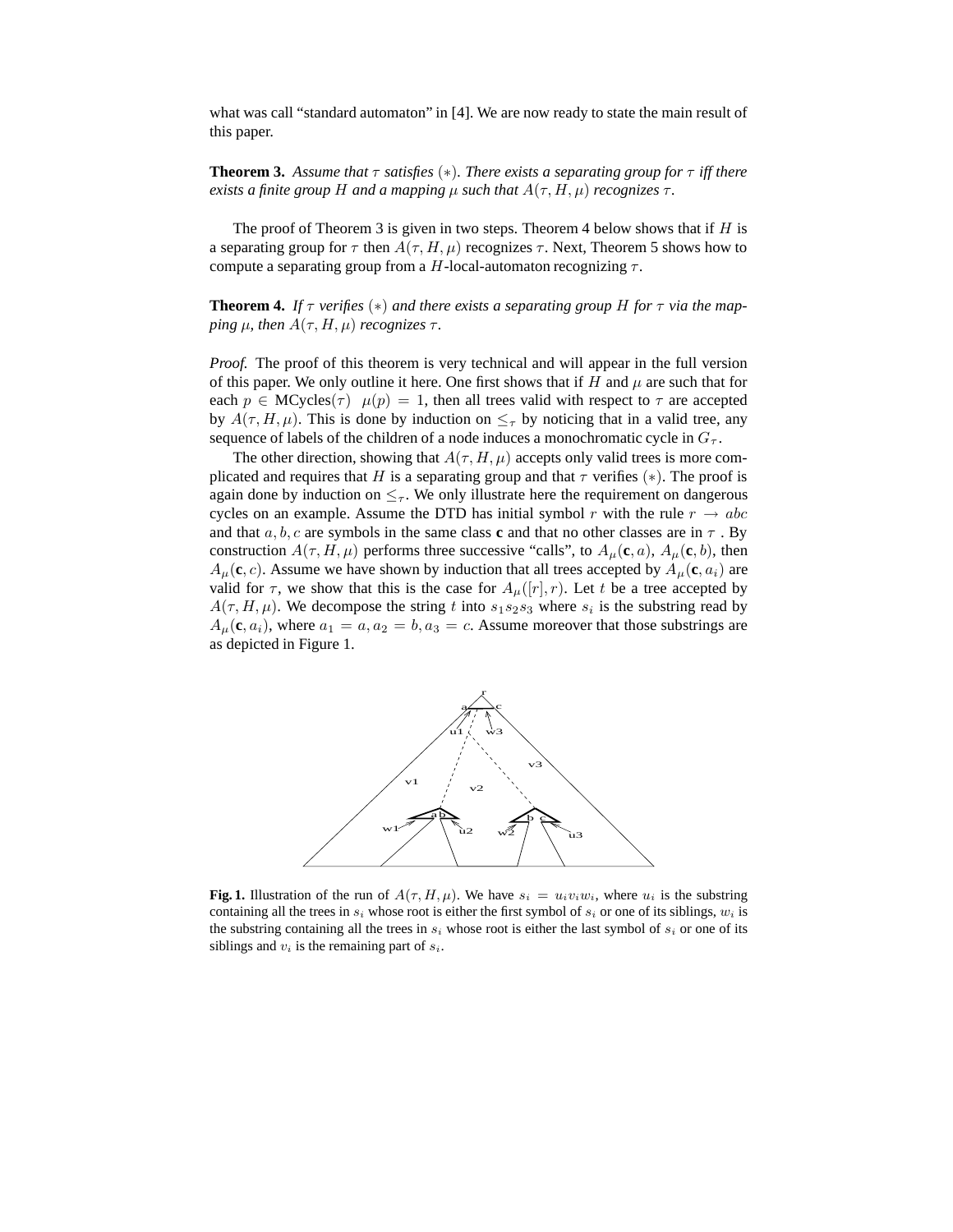We further decompose  $s_i$  into  $u_i v_i w_i$  as depicted in Figure 1. Let  $\nu_i$  be the sequence of tree nodes consisting of the roots of the trees in  $u_i$  followed by the first node processed in  $v_i$ . Similarly let  $\omega_i$  be the sequence of tree nodes consisting of the last node processed in  $v_i$  followed by the roots of the trees in  $w_i$ . As each of  $s_i$  is read by  $A_\mu(\mathbf{c}, a_i)$ , for all i,  $\nu_i$  and  $\omega_i$  correspond to paths in  $G_\tau(\mathbf{c})$ , which we denote as  $\alpha_i$  and  $\beta_i$ , respectively. This implies that the path p formed by the path concatenation  $\beta_3 \cdot \alpha_3 \cdot \beta_2 \cdot \alpha_2 \cdot \beta_1 \cdot \alpha_1$  is a cycle in  $\tau$ .

By abuse of notations we denote by  $\mu(s)$  the image by  $\mu$  of the path induced by the sequence of symbols of s. We know that  $\mu(s_1) = \mu(s_2) = \mu(s_3) = 1$ . This implies – by denoting as  $v'_i$  and  $v''_i$  the first and the last symbol of  $v_i$ , respectively – that  $\mu(v_i)$  =  $\mu(u_i v'_i)^{-1} \mu(v''_i w_i)^{-1}$ . By induction we know that any tree  $t'$  entirely contained in a  $s_i$ is valid for  $\tau$  and therefore is such that  $\mu(t') = 1$ . This implies that  $\mu(u_i v'_i) = \mu(\alpha_i)$ and  $\mu(v''_i w_i) = \mu(\beta_i)$ . Therefore  $\mu(v_1)\mu(v_2)\mu(v_3) = \mu(p)^{-1}$ . Now notice that there exist valid forests  $f_1$ ,  $f_2$  such that  $v_1 f_1 v_2 f_2 v_3$  is a valid tree rooted in a label of class **c**, thus  $\mu(v_1f_1v_2f_2v_3) = 1$ . This implies  $\mu(v_1)\mu(v_2)\mu(v_3) = 1$ . As H was a separating group for  $\tau$ , this shows that p cannot be a dangerous cycle. Therefore  $(a, b)$  and  $(b, c)$ must be edges of  $G_\tau(\mathbf{c})$  and the sequence of labels in the path  $\alpha_1\beta_3$  must be valid below the root. This implies that t is valid for  $\tau$ . The general case requires more case analysis but the overall idea is the same.

**Theorem 5.** Assume H and  $\mu$  are such that  $A(\tau, H, \mu)$  recognizes  $\tau$ . Then there exists *a finite group* H', *constructible from*  $\tau$ , H *and*  $\mu$ , *such that* H' *is a separating group for*  $τ$ *. Moreover if*  $H$  *is commutative then*  $H'$  *is also commutative.* 

*Proof.* The proof will appear in the full version of this paper.

#### **5 Commutative Separating Groups**

In this section we provide a necessary and sufficient decidable condition for the existence of a commutative separating group for a DTD. Note that by Theorem 5 this implies a necessary and sufficient decidable condition for the existence of a H-localautomaton, H commutative, that recognizes a given DTD.

Throughout this section we consider a DTD  $\tau$  satisfying the condition (\*). Let  $X_{\tau}$ be the set of edges of  $G_\tau$  and m the cardinality of  $X_\tau$ . Let n be the number of cycles in  $MCycles(\tau)$ . Let  $X_{\tau} = \{x_1, \ldots, x_m\}$  and  $MCycles(\tau) = \{\pi_1, \ldots, \pi_n\}.$ 

We first fix some more notations on linear algebra. For any  $r \in \mathbb{N}$ , let  $\mathbb{Z}^r$  denote the set of vectors of integers of size  $r$ , and  $N^r$  denote the set of vectors of non-negative integers of size r. For any  $\bar{y} \in \mathbb{Z}^r$ , the *i*-th component of  $\bar{y}$  will be denoted as  $\bar{y}[i]$ . The maximum absolute value occurring in  $\bar{y}$  is denoted by max  $\bar{y}$ .

For each  $k \in \mathbb{N}$ , and each  $y, z \in \mathbb{N}$ ,  $y \equiv_k z$  denotes that y and z agree modulo k and  $[y]_k$  is the number between 0 and  $k-1$  equivalent to y modulo k, and  $[\bar{y}]_k$  denotes its extension to N<sup>r</sup>. Moreover, for each  $k \in \mathbb{N}$ , the vector  $\overline{k}^r$  is the vector of N<sup>r</sup> which has all its components set to k. For each  $i \leq r$ , the vector  $\epsilon_i^r$  denotes the vector of  $\mathbb{N}^r$ having 1 on the  $i$ -th component, and 0 everywhere else.

For each path  $\pi$  of  $G_{\tau}$  and for each edge  $x_i \in X_{\tau}$  we denote as  $|\pi|_{x_i}$  the number of times that  $\pi$  traverses  $x_i$  according to the edge orientation, and by  $|\pi|_{x_i^-}$  the number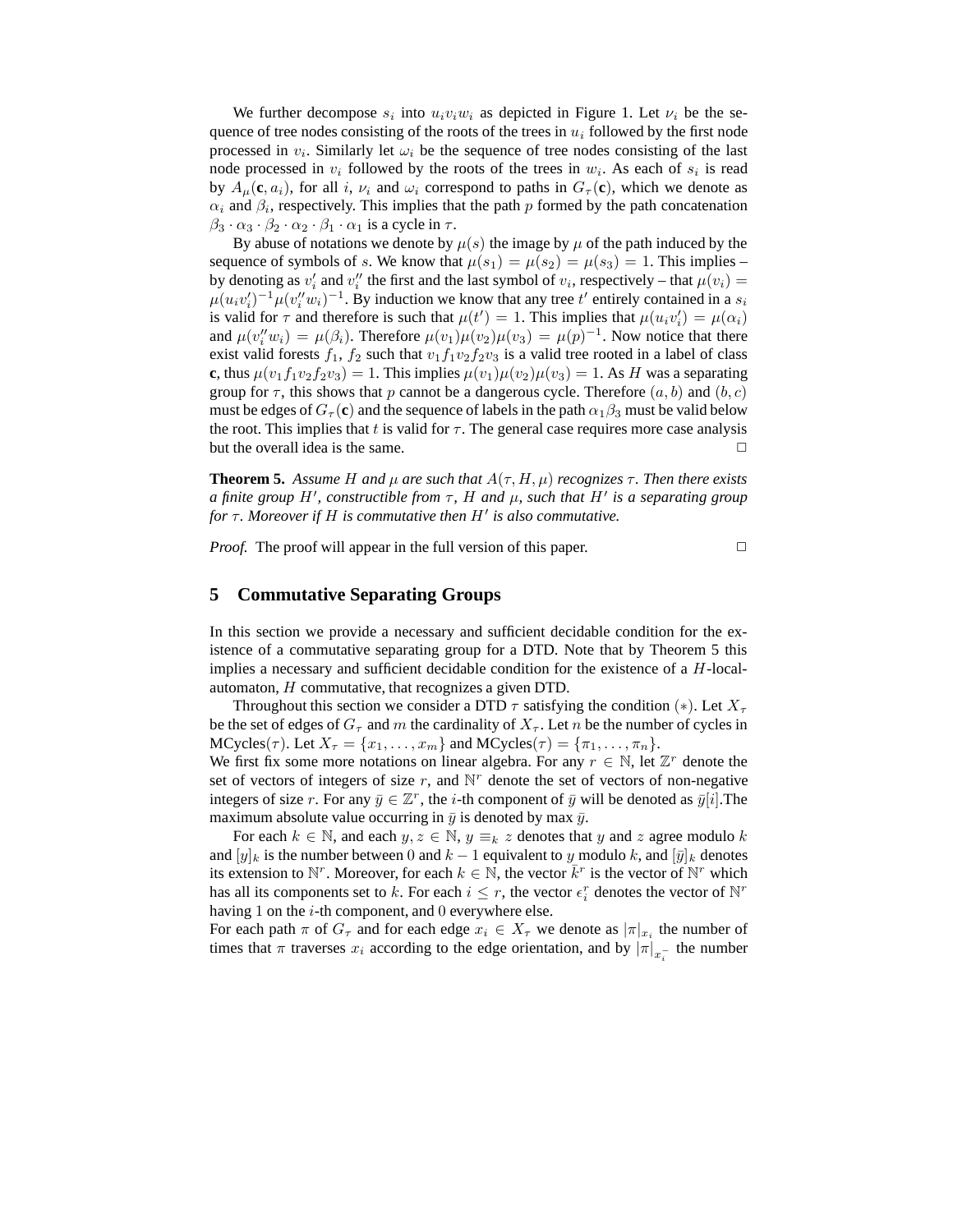of times that  $\pi$  traverses  $x_i$  in reverse direction. To each path  $\pi$  of  $G_\tau$ , we associate a vector  $\bar{\pi}$  of  $\mathbb{Z}^m$  such that, for each  $i = 1, \ldots, m$ ,  $\bar{\pi}[i] = |\pi|_{x_i} - |\pi|_{x_i}$ . Notice that if  $\pi$ is a directed path,  $\bar{\pi}$  is a vector of  $\mathbb{N}^m$ , and if  $\pi$  is a simple path, then  $\bar{\pi} \in \{-1, 0, 1\}$ .

We denote as  $\overline{MCycles(\tau)}$  the subgroup of  $\mathbb{Z}^m$  generated by  $\{\bar{\pi}_1, \ldots, \bar{\pi}_n\}$ , that is  $\overline{\text{MCycles}(\tau)} = \{ \bar{y} \in \mathbb{Z}^m \mid \bar{y} = \sum_{i=1}^n \alpha_i \cdot \bar{\pi}_i, \ \alpha_i \in \mathbb{Z}, \ i = 1, ..., n \}.$ 

All this notation is motivated by the following result:

**Theorem 6.** Given a DTD  $\tau$  satisfying  $(*)$ , there exists a commutative separating group *for*  $\tau$  *if and only if*  $\forall p \in DCycles(\tau)$ *,*  $\bar{p} \notin MCycles(\tau)$ *.* 

*Proof.* We first prove the "only if" part. Let  $p \in DCycles(\tau)$  be such that  $\bar{p} = \sum_{i=1}^{n} \alpha_i$ .  $\bar{\pi}_i, \alpha_i \in \mathbb{Z}$  for  $i = 1, ..., n$ .

Let D be the set of indices  $i \in 1..n$  such that  $\alpha_i \geq 0$ , and R be the set of indices  $i \in 1..n$  such that  $\alpha_i < 0$ , and let  $\gamma_i$  be the absolute value of  $\alpha_i$ , for each  $i = 1,..,n$ . Then the following equality holds:  $\bar{p} + \sum_{i \in R} \gamma_i \cdot \bar{\pi}_i = \sum_{i \in D} \gamma_i \cdot \bar{\pi}_i$ 

Suppose, by contradiction, that there exists a commutative separating group  $H$  with associated mapping  $\mu$  from  $G_{\tau}$  to  $H$ .

By commutativity of  $H$ ,  $\mu(p) = \prod_{j=1}^m \mu(x_j)^{\bar{p}[j]}$  and  $\mu(\pi_i) = \prod_{j=1}^m \mu(x_j)^{\bar{\pi_i}[j]}$  for each  $i = 1, ..., n$ . Let  $h_R$  be the element of H obtained as  $h_R = \prod_{i \in R} \mu(\pi_i)^{\gamma_i}$ ; by commutativity of H,  $h_R = \prod_{j=1}^m \mu(x_j)^{k_j}$ , where  $k_j = \sum_{i \in R} \gamma_i \cdot \overline{\pi}_i[j]$ , for  $j = 1, ..., m$ .

Similarly, Let  $h_D$  be the element of H obtained as  $\bar{h}_D = \prod_{i \in D} \mu(\pi_i)^{\gamma_i}$ ; by commutativity of H,  $h_D = \prod_{j=1}^m \mu(x_j)^{k'_j}$ , where  $k'_j = \sum_{i \in D} \gamma_i \cdot \overline{\pi}_i[j]$ , for  $j = 1, ..., m$ .

Together with  $\bar{p} + \sum_{i \in R} \gamma_i \cdot \bar{\pi}_i = \sum_{i \in D} \gamma_i \cdot \bar{\pi}_i$  this immediately implies that  $\mu(p) = h_D \cdot h_R^{-1}$ . As H is a separating group for  $\tau$ , we have  $h_R = h_D = 1$  therefore  $\mu(p) = 1$  which is a contradiction.

We will now prove the "if" part. For each  $p \in D\text{Cycles}(\tau)$  we show that there exists a finite commutative group  $H_p$  and a homomorphism  $\mu_p$  from  $G_\tau$  to  $H_p$ , such that  $\mu_p(p) \neq 1$  and  $\mu_p(\pi_i) = 1$  for  $i = 1, \dots, n$ . The desired commutative separating group for  $\tau$  is the product of all  $H_p$ , for  $p \in D\text{Cycles}(\tau)$ .

Given  $p \in DCycles(\tau)$  such that  $p \notin \overline{MCycles(\tau)}$  we effectively construct a separating commutative group for p.

For each edge  $x_j$  of  $X_\tau$ , let  $D_j$  be the set of cycles of MCycles( $\tau$ ) which traverse the edge  $x_j$ :  $D_j = \{i \in 1..n \mid \bar{\pi}_i[j] = 1\}.$ 

For a vector  $\bar{y} = (y_1, \dots, y_m)$  over  $\mathbb{N}^m$ , we define the following formula of Presburger arithmetic:

$$
\psi(\bar{y}) = \exists \alpha_1, \dots, \alpha_n \bigwedge_{j=1}^m \left( y_j = \sum_{i \in D_j} \alpha_i \right)
$$

By construction,  $\psi$  is satisfied by the vector associated to each cycle of MCycles( $\tau$ ) and is not satisfied by  $\bar{p}$ ; We will refer to this property saying that  $\psi$  is a separating formula for  $\bar{p}$ .

By Presburger quantifier elimination procedure,  $\psi$  can be transformed into an equivalent quantifier free formula  $\varphi(\bar{y}) := \varphi_e(\bar{y}) \wedge \varphi_e(\bar{y})$ , where, using matrix notation,  $\varphi_e$ and  $\varphi_c$  are formulas of the form:

$$
\varphi_e(\bar{y}) := (A\bar{y} = B\bar{y}) \qquad \varphi_c(\bar{y}) := (C\bar{y} \equiv_\delta D\bar{y})
$$

where  $A, B \in \mathbb{N}^{m_e \times m}$  and  $C, D \in \mathbb{N}^{m_c \times m}$ , for some  $m_e, m_c \in \mathbb{N}$ .

From  $\varphi$  we define a new separating formula for  $\bar{p}$ ,  $\varphi_k(\bar{y})$ , whose terms use only the modulo-congruence operator  $\equiv_k$ , for some  $k \in \mathbb{N}$ . We consider two cases: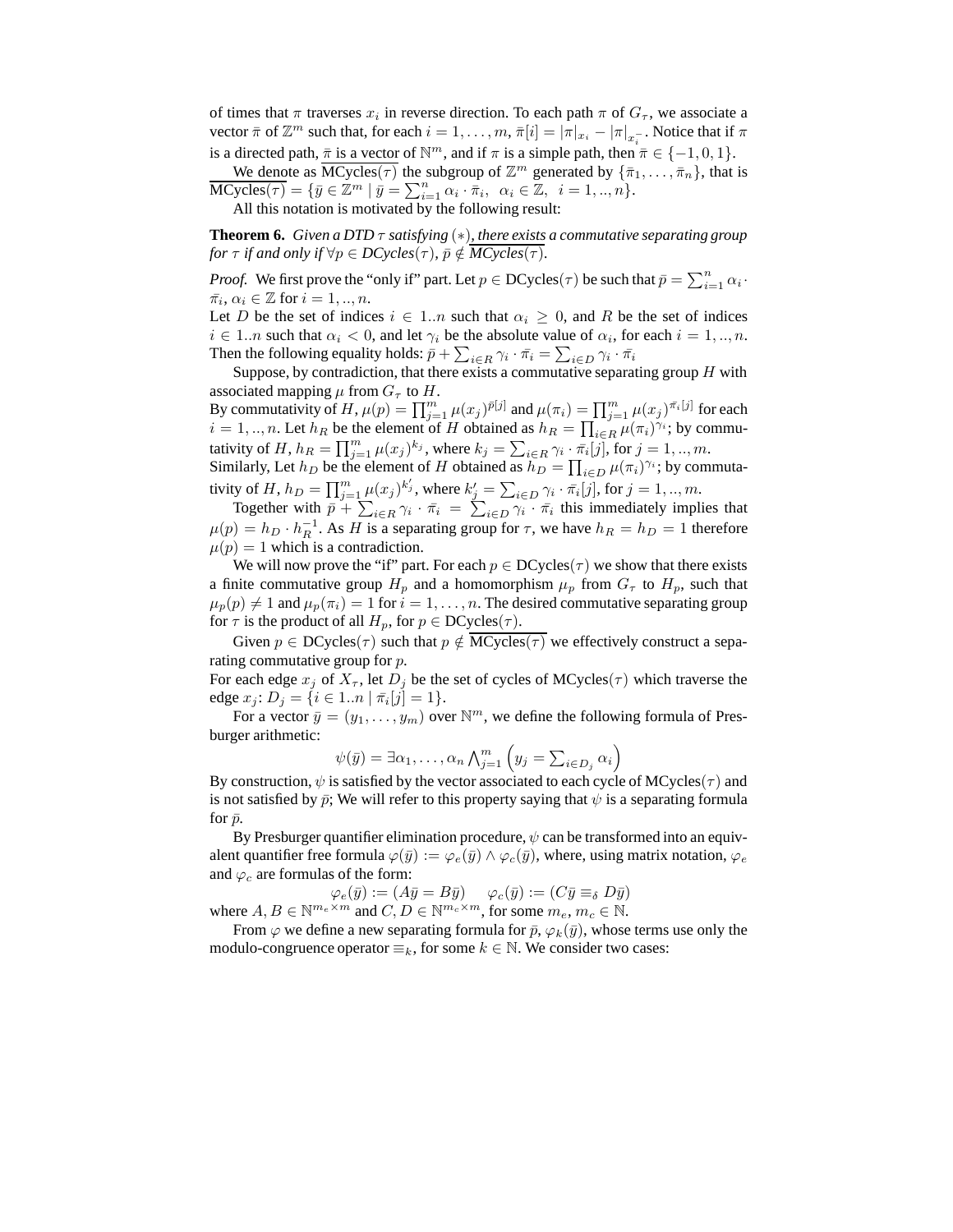- 1.  $\varphi_c(\bar{p})$  is false. Then  $\varphi_k(\bar{y}) := \varphi_c(\bar{y})$  and  $k = \delta$ .
- 2.  $\varphi_e(\bar{p})$  is false. We choose  $k = \max(A\bar{p} B\bar{p}) + 1$  and take  $\varphi_k(\bar{y}) := (A\bar{y} \equiv_k B\bar{y})$ .

In both cases we have  $\varphi_k(\bar{y}) := (E\bar{y} \equiv_k F\bar{y})$ , where  $E, F \in \mathbb{N}^{r \times m}$  for some  $r \in \mathbb{N}$ , and the vector of  $p$  does not satisfy the formula while it is satisfied by any cycles in MCycles( $\tau$ ). We now construct, from  $\varphi_k(\bar{y})$ , a commutative finite group  $H_p$  and a homomorphism  $\mu_p$  from the paths of  $G_\tau$  to  $H_p$ , such that  $\mu_p(p) \neq 1$  and  $\mu_p(\pi_i) = 1$ for all  $i = 1 \ldots n$ .

Let K be the commutative finite group whose elements are the pairs  $(\bar{z}_1, \bar{z}_2) \in$  $\mathbb{N}^r \times \mathbb{N}^r$  such that  $\bar{z_1} < \bar{k}^r \land \bar{z_2} < \bar{k}^r$ , with group composition defined by  $(\bar{z_1}, \bar{z_2})$  +  $(\bar{z}_3, \bar{z}_4) = ([\bar{z}_1 + \bar{z}_3]_k, [\bar{z}_2 + \bar{z}_4]_k)$ . We define a mapping  $\mu_K$  from the set of edges of  $G_{\tau}$  to K as follows: for each edge  $x_i \in X_{\tau}$ ,  $\mu_K(x_i) = ([E \epsilon_i^m]_k, [F \epsilon_i^m]_k)$ .

Let  $K_{\pm}$  be the (normal) subgroup of K, consisting of all elements of the form  $(\bar{z}, \bar{z})$ . Let  $H_p = K/K$ <sub>=</sub>, and set  $\mu_p$  as the composition of  $\mu_K$  with the quotient morphism. As  $[E\bar{p}]_k \neq [F\bar{p}]_k$ ,  $\mu_K(p) = ([E\bar{p}]_k, [F\bar{p}]_k)$  is not in  $K_{=}$  thus,  $\mu_p(p) \neq 1$ .

Conversely if  $\pi$  is a cycle of MCycles( $\tau$ ),  $[E\bar{\pi}]_k = [F\bar{\pi}]_k$ , thus  $\mu_p(\pi) = 1$ . This concludes the proof of the Theorem.  $\Box$ 

An immediate corollary of Theorem 6 and of the constructiveness of its proof together with Theorem 4, is the following:

**Corollary 1.** Given a DTD  $\tau$ , it is decidable whether there exists a commutative sep*arating group for* τ *, and if it exists, the group, and therefore a* H*-local-automaton recognizing*  $τ$ *, can be effectively computed.* 

*Continuation of Example 2.* In this example a commutative separating group exists. We have already given an example of such a group. This group could also be obtained from Theorem 6. Indeed one can verify that the dangerous cycle  $p = b_{\infty} \hat{q} \hat{g} c_{\infty} \hat{a} \hat{d} \hat{c} \hat{h} d_{\infty} \hat{b}$ is not a linear combination of monochromatic cycles as defined in the statement of Theorem 6.

*Continuation of Example 3.* This example shows that there exist DTDs for which no commutative separating group exists, but a separating group does exist. Indeed, the dangerous cycle  $p = s_{\infty} \hat{a} \hat{d} \hat{e} \hat{c} t_{\infty} \hat{b} s_{\infty}$  for that DTD  $\tau$  can be shown to be such that  $\bar{p} \in \text{MCycles}(\tau)$  as follows. Let  $\theta_1, \theta_2, \theta_3, \theta_4, \theta_5$  be the following non-directed cycles:  $\theta_1~=~\hat{d}\hat{n}\hat{x}\hat{y}\hat{j}\hat{m}\hat{f}\hat{w}\hat{d},\, \theta_2~=~\hat{d}\hat{e}\hat{f}\hat{m}\hat{j}\hat{h}\hat{b}\hat{q}\hat{x}\hat{n}\hat{d},\, \theta_3~=~\hat{d}\hat{w}\hat{f}\hat{g}\hat{j}\hat{y}\hat{x}\hat{a}\hat{d},\, \theta_4~=~\hat{f}\hat{e}\hat{c}t_\infty\hat{b}\hat{h}\hat{j}\hat{g}\hat{f},$  $\theta_5 = \hat{x}\hat{q}\hat{b}s_{\infty}\hat{a}\hat{x}$ ; it's easy to check that  $\bar{\theta_1}$  is a linear sum (with weights 1 and -1) of monochromatic cycles whose labels are all in z, the same holds for  $\bar{\theta_2}, \bar{\theta_3}, \bar{\theta_4}, \bar{\theta_5}$ , using monochromatic cycles of label  $u, v, t$  and  $s$ , respectively.

As we alos have  $\bar{p} = \sum_{i=1..5} \bar{\theta}_i$ ,  $\bar{p} \in \overline{\text{MCycles}(\tau)}$ , thus no commutative separating group exists for that DTD.

Unfortunately, we are not yet able to extend Theorem 6 to non-commutative groups. See Section 6 for more details on this issue.

#### **6 Discussion and conclusion**

The next step is obviously to prove whether it is decidable that a DTD has a separating group or not. We have seen that this is related to the word problem for finite groups.